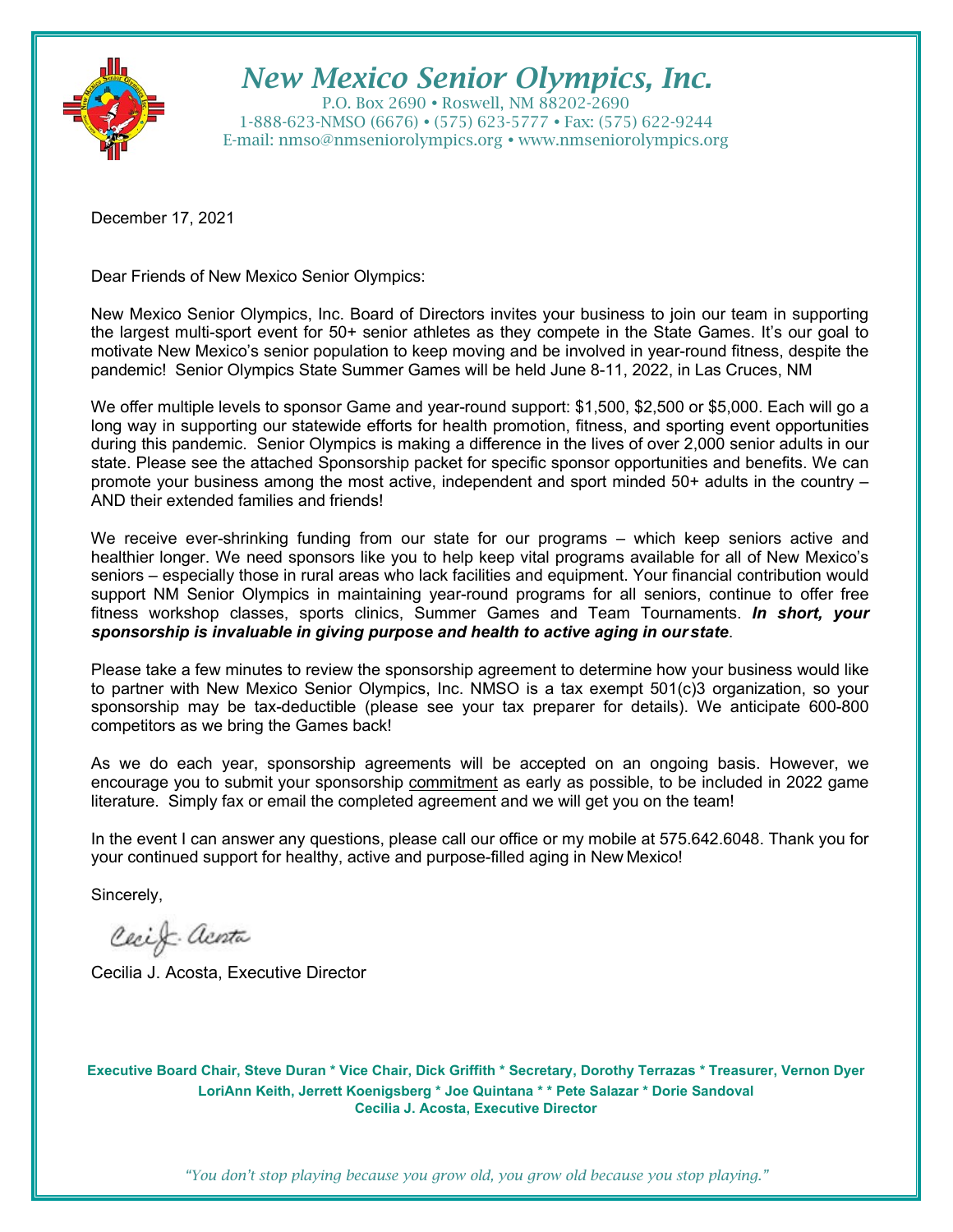

# *New Mexico Senior Olympics, Inc. 2022 Sponsor Packet Information*

As a sponsor for New Mexico Senior Olympics, senior adults 50 years and older can be involved with competition opportunities, recreational experiences, camaraderie events and year-round health activities, which include but are not limited to the Summer Games, Team Tournaments, Sport Clinics, and statewide Health Promotion events. Below are the Sponsor Levels available and we would be happy to discuss these along with sponsor benefits. NMSO is a non-profit 501(c) 3 tax-exempt organization and has been in existence since 1979. NMSO is based in Roswell, New Mexico. All contributions are greatly appreciated!

To discuss sponsor opportunities, contact: Cecilia Acosta, Executive Director or complete Sponsor Agreement and return to NMSO.

#### **A. Year-Round Sponsor –** *Corporate*

| 1. Diamond   | \$20,000 |
|--------------|----------|
| 2. Ruby      | \$10,000 |
| 3. Turquoise | \$5,000  |

**B. State Games -** *Medal Sponsors are recognized at Both* 

#### **Annual Summer Games June 8-11, Las Cruces, NM**

#### **Team Tournaments**

**Volleyball – August 2022, Albuquerque, NM Softball – September 2022, Las Cruces, NM Basketball – November 2022, Santa Fe, NM**

| 1. Gold Medal     | \$3,500 |
|-------------------|---------|
| 2. Silver Medal   | \$2,500 |
| 3.   Bronze Medal | \$1,500 |



P.O. Box 2690 Roswell, NM 88202-2690 1-888-623-NMSO (6676) \* (575) 623-5777 Fax: (575) 622-9244

E-mail: [nmso@nmseniorolympics.org](mailto:nmso@nmseniorolympics.org) • [www.nmseniorolympics.org](http://www.nmseniorolympics.org/)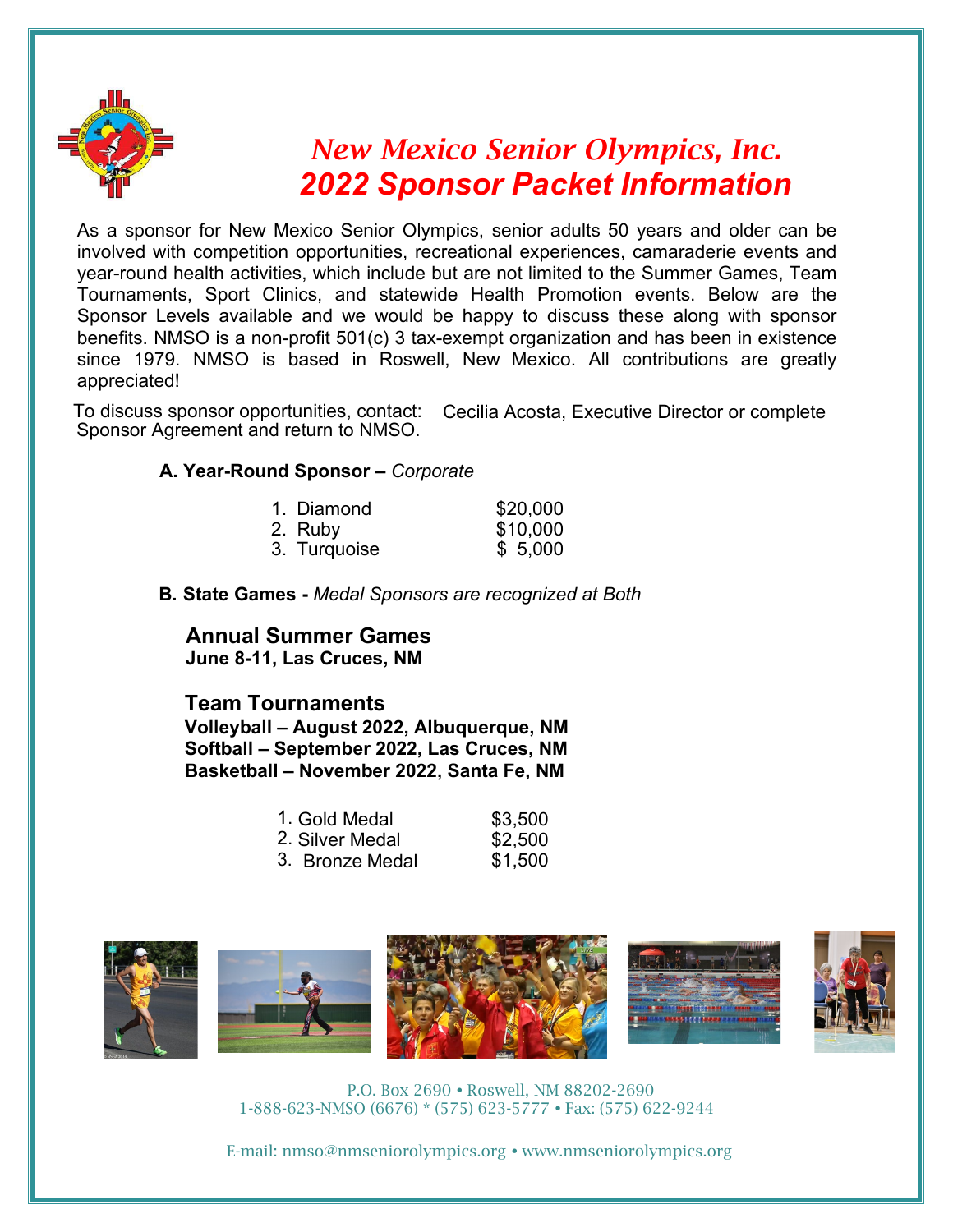**New Mexico Senior Olympics, Inc.**

# **2022 Sponsor Agreement**

Please complete this form and return it to the NMSO office to be included in Game Information publications.

Yes, enroll us as a sponsor

#### $\Box$  Year Round  $\Box$  State Games

I understand this Agreement will authorize NMSO to provide Sponsor Recognition, enable us to promote our organization in various NMSO publications, be publicly recognized at sponsored Games, allow our business to exhibit at sponsored Games, display our signage at sponsored Games, and/or have our advertisements and promotional materials added to the Welcome Bags for all athletes, as outlined in the NMSO Sponsor Agreement and dependent on the level of Sponsorship in which we enroll and in accordance with public health mandates. Sponsor recruitment is ongoing and year around. It is imperative Sponsor agreements are returned to achieve maximum exposure on all literature.

|                                                                | <b>Method of Payment:</b> NMSO agrees to accept Sponsor contribution later with my<br>Please make check payable to New Mexico Senior Olympics, Inc.       |  |
|----------------------------------------------------------------|-----------------------------------------------------------------------------------------------------------------------------------------------------------|--|
|                                                                | ________________ NMSO can expect a contribution to be mailed on _____________(date).<br>________________ NMSO will accept a major credit card as payment. |  |
|                                                                | I authorize NMSO to charge my credit card for sponsorship level and processing fee on __________(date).                                                   |  |
| commitment for Game Sponsorship.<br>Name as it appears on Card | Card Type Zip Code of billing Expiration Date                                                                                                             |  |
|                                                                | <b>Authorized Signature</b>                                                                                                                               |  |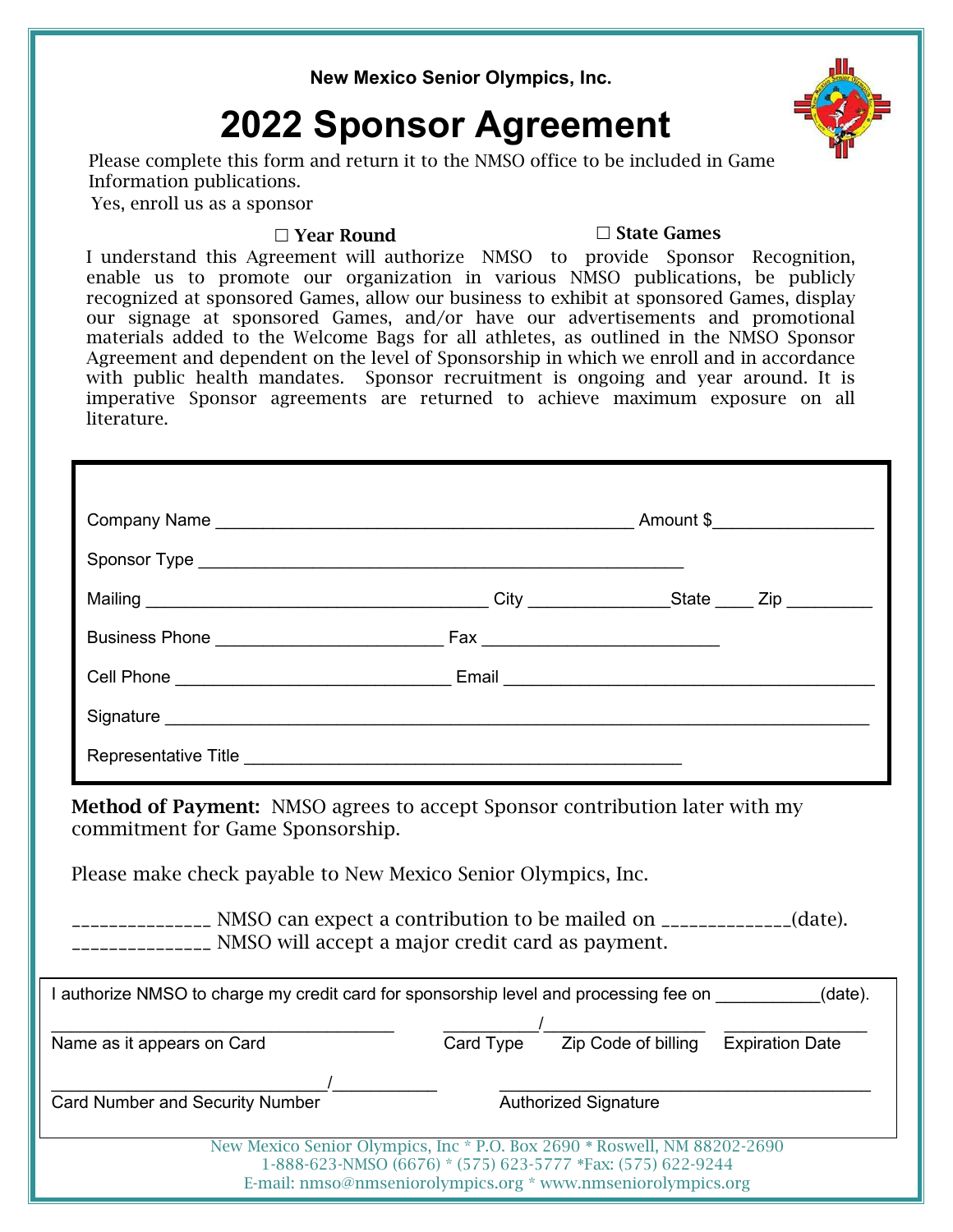#### **NEW MEXICO SENIOR OLYMPICS SPONSOR LEVEL DESCRIPTIONS**

**Year-Round Sponsor –** *Corporate* January 1<sup>st</sup> through December 31<sup>st</sup> **Diamond - \$20,000 Ruby - \$10,000 Turquoise - \$5,000 All Corporate Sponsors are monetary contributions only.** *NEW MEXICO SENIOR OLYMPICS, INC. MISSION* New Mexico Senior Olympics, Inc., a non-profit 501c3 organization is the health promotion year-round advocate for all seniors, dedicated to providing physical fitness opportunities to motivate seniors to participate in Senior Olympics – local, state, and national games. *DIAMOND......................................................................................... \$20,000* • Participate in three (3) statewide Health Promotions Events (inperson or zoom) **≻ Provide Keynote Speaker**  $\triangleright$  Exhibit table  $\triangleright$  Provide Bag stuffers for up to 500+ seniors • Exhibit at the Annual New Mexico Conference on Aging Event with NMSO which attracts1,500 seniors • Do a direct promotional offer or a sponsor feature in all NMSO e-newsletters reaching 3,000+ active seniors • Recognized in media releases statewide • Sponsor Link on the NMSO website • Sponsor name on one promotional giveaway with NMSO • Full page advertisement (digital placement) • Sponsor will be listed on game literature for one year • Be recognized at the Games • Exhibit at Summer Games Health Fair (tentative) • Provide sponsor banners or signage to be displayed at multiple sporting venue during the Annual Summer Games • Provide game promotional giveaway items/inserts for 2,000+ Welcome Bagsfor Summer Games and Team Tournaments • Be recognized on outdoor LED Signs quarterly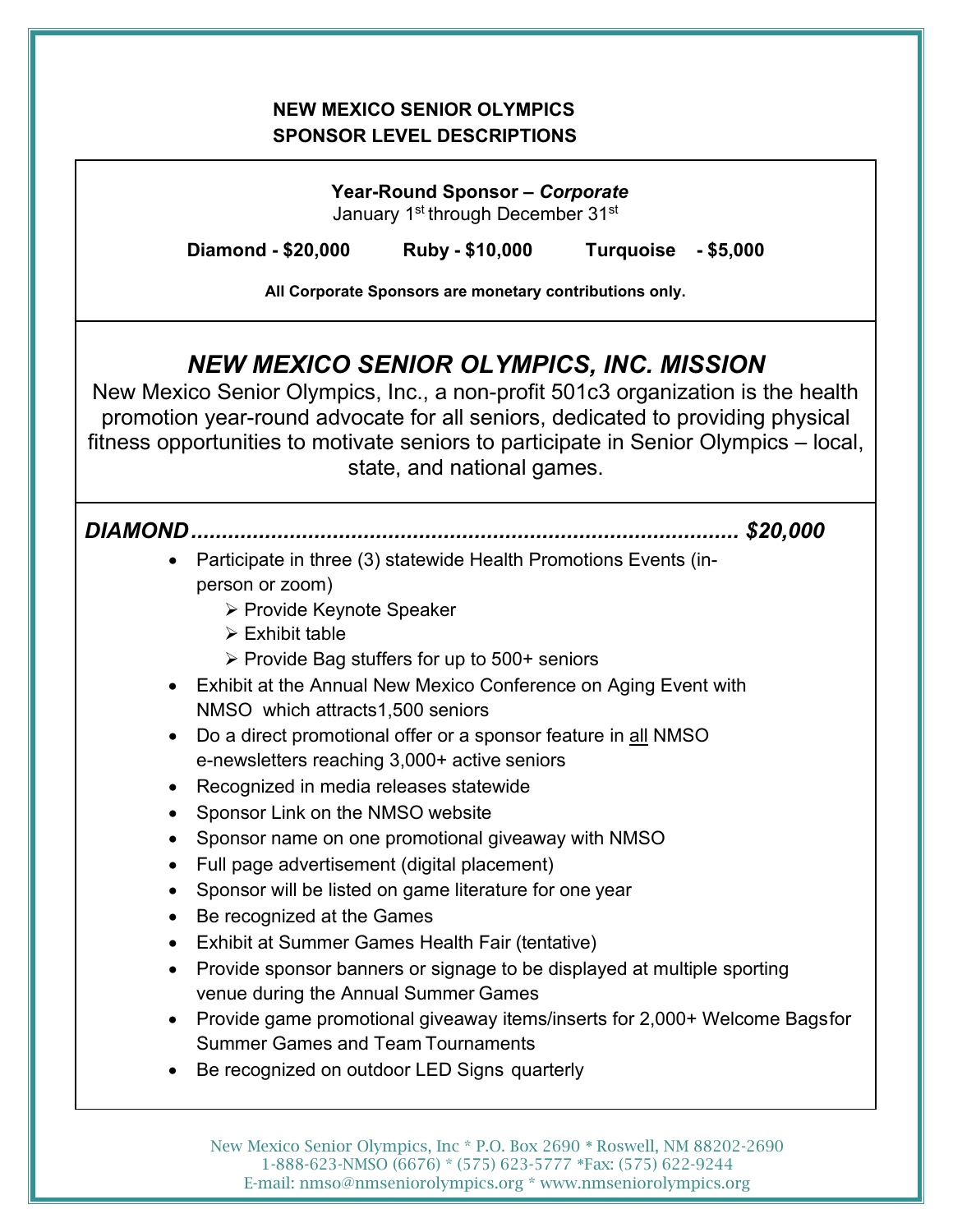#### **Year-Round Sponsor –** *Corporate (continued)*

### *RUBY… .............................................................................................. \$10,000*

- Exhibit at our statewide Health Promotion Events (as scheduled)
- Do a direct promotional offer or feature in two NMSO e-newsletters reaching 3,000+ active seniors
- Be recognized in media releases statewide
- Logo on NMSO website for one year
- Half (1/2) page advertisement (digital placement)
- Sponsor will be listed in game publications for one year
- Be recognized at the State Games
- Exhibit at Summer Games Health Fair (tentative)
- Provide banners or signage at one sporting venue during the Annual Summer Games
- Provide game promotional giveaway items/inserts for 2,000+ Welcome Bags for Summer Games and Team Tournaments

## *TURQUOISE… .................................................................................... \$5,000*

- Exhibit at our statewide Health Promotion Events (as scheduled)
- Do a direct promotional offer or feature in one NMSO e-newsletters reaching 3,000+ active seniors
- Be recognized in media releases and NMSO Quarterly E-Newsletter
- Logo on NMSO website for one quarter
- Half (1/2) page advertisement (digital placement)
- Sponsor will be listed in game publications for one year
- Be recognized at the State Games
- Exhibit at Summer Games Health Fair (tentative)
- Provide game promotional giveaway items/inserts for 2,000+ Welcome Bags for Summer Games and Team Tournaments